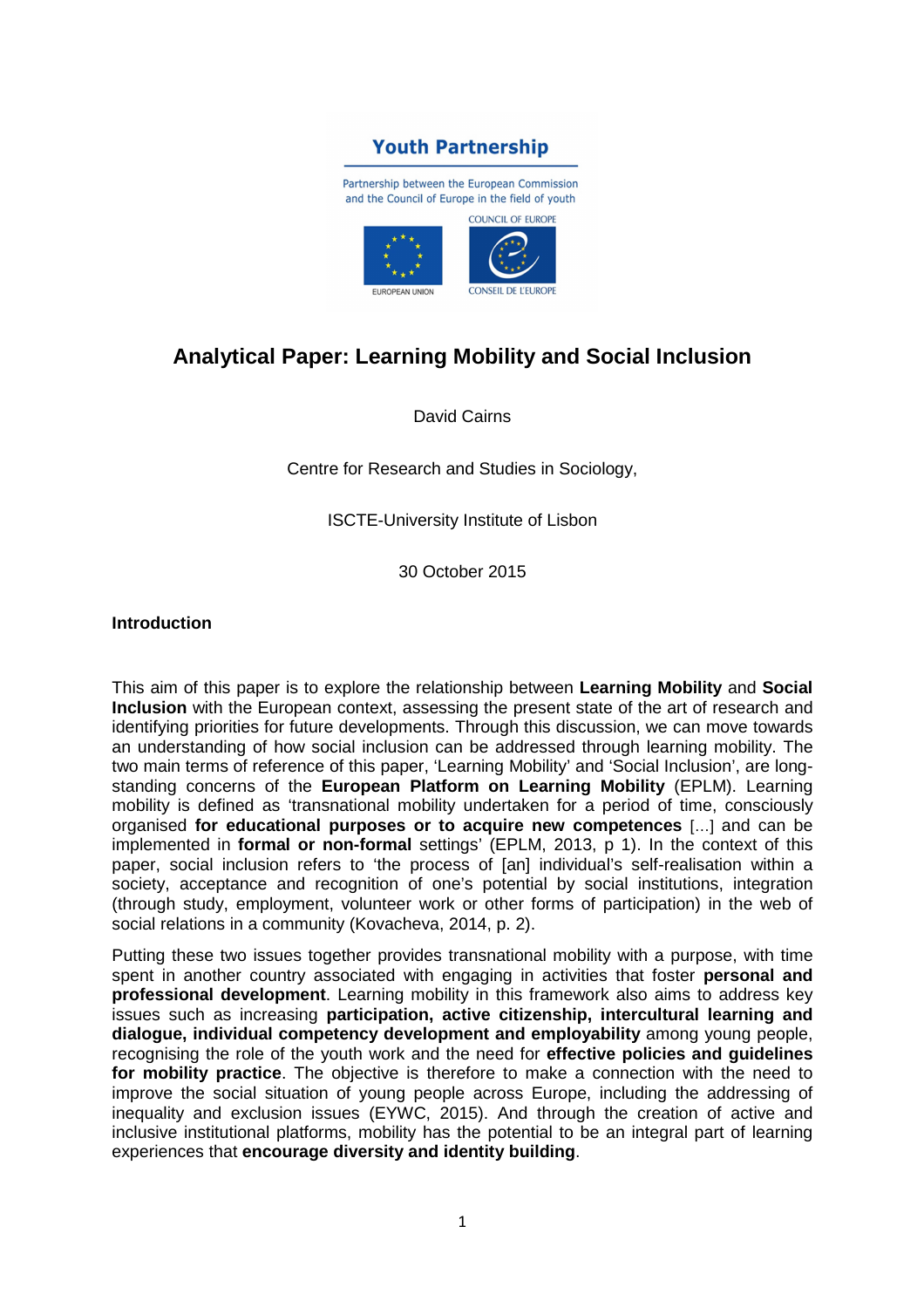Social inclusion among young people has been a long-standing concern for both the European Union and the Council of Europe, reflected in the flagship initiative **'Youth on the Move', Erasmus+** and the **Youth Employment Package** in respect to the former and the **Agenda 2020** and the work of institutions such as the **European Youth Centres** and the **European Youth Foundation** in regard to the latter. These initiatives all serve to help realise social inclusion objectives: to make education and mobility more accessible and better suited to young people's needs. Despite these policy developments, 'Learning Mobility' and 'Social Inclusion' still tend to be defined separately, suggesting a lingering disconnection in policy, and research, in this field. This means that there may be untapped potential for using mobility as a means of encouraging social inclusion and fostering solidarity among young people, including those at risk of poverty or exclusion. The suggested course is therefore that further commitment to **building mobility capacities can help address social inclusion**. This may include greater involvement of young people with fewer opportunities in established mobility platforms or participation in non-formal movement outside institutional structures, typically of a circulatory character between European states.

## **Evidence and Analysis**

## **The youth mobility research field and social inclusion**

Research on learning mobility and social inclusion appears somewhat under-developed, at least judging from evidence published in peer reviewed journals and monographs. This suggests an under-utilization of knowledge generated outside academia, as well as confirming that youth mobility researchers have tended to focus upon elite groups of student movers and migrants rather than mobility among a more educationally inclusive range of young people. Those with fewer opportunities or from disadvantaged backgrounds are hence under-represented in theoretical accounts of young people's geographical circulation, which tend to illustrate how **social inequalities are replicated rather than eliminated** through free movement or under-regulated institutional platforms rather than addressing social inclusion (e.g. Brooks and Waters, 2011), and while studies have, often quite astutely, highlighted the significance of European identity creation and the cultural value of international conviviality via programmes such as Erasmus (e.g. Feyen and Krzaklewska, 2013), there is less consideration of these areas in relation to youth outside higher education.

Establishing that a transnational mobility experience can be a space for overcoming disadvantage and an effective pedagogical tool for those with fewer opportunities is a useful reflection (Kristensen, 2013). That there is already in existence expertise generated from the construction of the current transnational educational space, encompassing the European continent and many of its neighbours, and comprised of various elements of initiatives including Erasmus+, is also significant. In this sense, we already have in existence **a potential institutional habitus for addressing social inclusion via transnational learning initiatives**. This includes established programmes such as Youth Exchanges, the European Voluntary Service (EVS) and Transnational Youth Exchanges (European Commission, 2014, p.9). Furthermore, while social inclusion is multi-faceted, there does seem to be general consensus among researchers and policymakers that **the socioeconomic position of young people has markedly declined since the onset of the economic crisis** in 2007/08, particularly in respect to labour market position (e.g. European Commission, 2015).

Recent trends in youth unemployment remind us that across Europe young people are facing serious difficulties in completing their studies and finding work, with attendant problems in related areas such as transitions to independent adulthood (Aassve et al., 2013;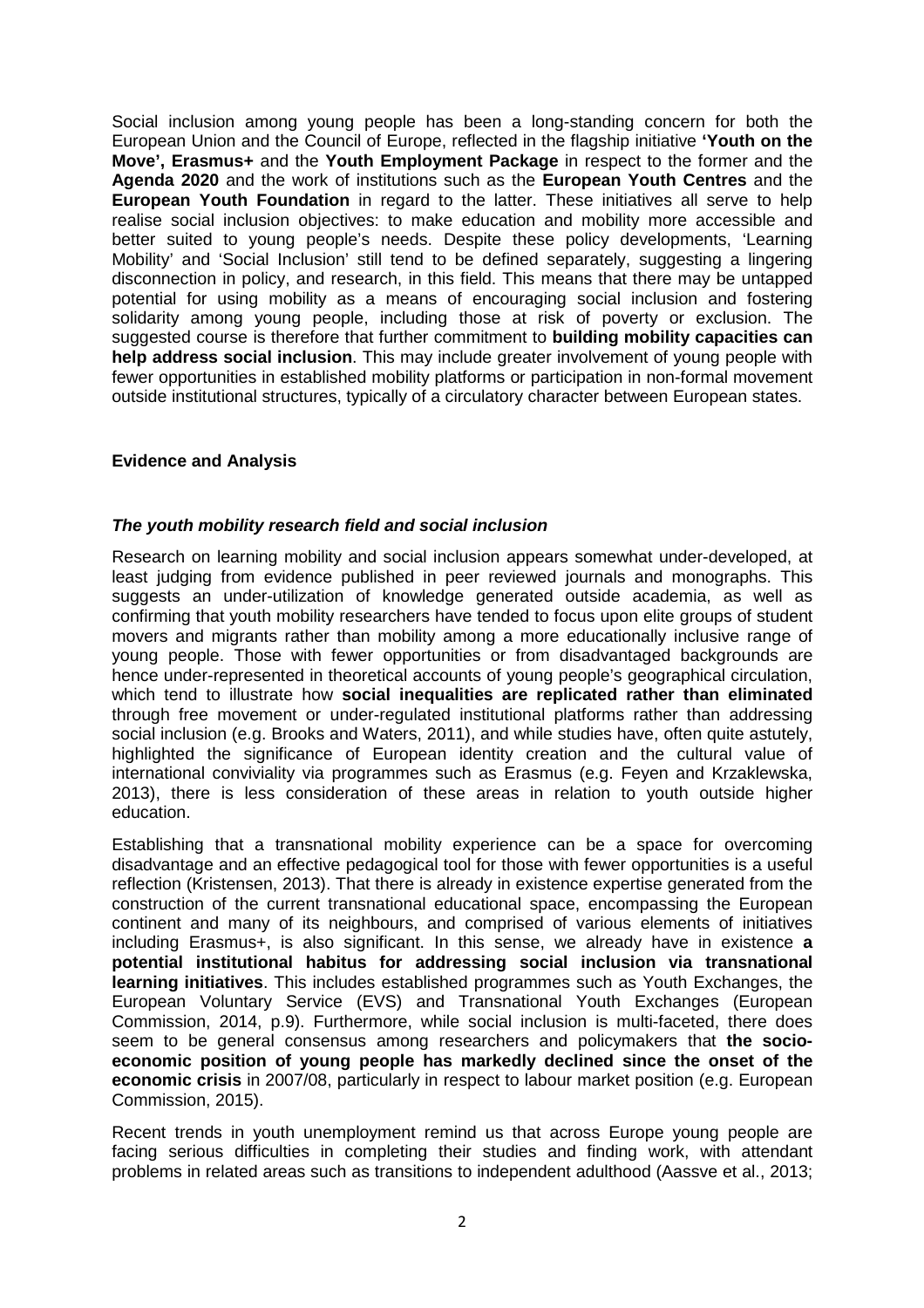Dietrich, 2013). And for those in work, there is also the problem of coping with precarious employment conditions and loss of family income due to austerity cuts (Cairns et al., 2016). This development, and the prospect that youth disadvantage has become more general, makes meaningful mobility more imperative (Cairns, 2014). It may also be the case that subgroups **of already socially excluded young people have undergone further disadvantage** at this time. Additionally, Europe faces new challenges such as the current refugee crisis which may introduce new forms of social disadvantage to be addressed; in this case related to the consequences of another form of mobility: involuntary migration. In this sense, the need for a nuanced policy response is growing, leaving us with a much greater challenge than might have been the case in the past in respect to social inclusion among young people.

## **European policy priorities and learning mobility**

European policy discourse makes clear that mobility is to be regarded as an integral part of youth development (e.g. European Commission, 2009, 2011). The recent report, **Erasmus+ Inclusion and Diversity Strategy – in the field of Youth**, also points towards the need to address inclusion via initiatives such as Erasmus+, taking into account the encouragement of diversity, building on the work of the prior Youth in Action programme. This report suggests focusing on incorporating youth from disadvantaged backgrounds in learning mobility initiatives (European Commission, 2014, p. 7), targeting the following priority groups, specifically those with:

- Disabilities.
- Health problems.
- Educational difficulties.
- Cultural differences.
- Economic obstacles.
- Social obstacles.
- Geographical obstacles.

Policy interventions should therefore be designed with a view to addressing the needs of these specific groups, meaning projects that actively involve young people in one or more of the above categories, a commitment which is also recognised by the Council of Europe; for example, in regard to including young people with disabilities (Council of Europe, 2013).

The Green Paper on the Learning Mobility of Young People (European Commission, 2010) provides some practical suggestions in regard to activities. This includes promoting the benefits of mobility for young people by providing evidence of added value in terms of future **employability and professional and intercultural skills**, and language learning, as well as **removing practical and bureaucratic obstacles**, particularly for disadvantaged young people, with a prominent role for international youth work envisaged (Freishenhaln, 2013). Added to this approach is the validation and recognition of both formal and non-formal learning, public/private partnerships and support for trainers, educators and youth workers in the mobility field, thus suggesting a **convergence between practice and social inclusion**.

## **A learning mobility and social inclusion case study**

As detailed in its position paper, the main aim of the European Platform on Learning Mobility is to bring together researchers, policymakers and practitioners with a view to **advancing the learning of mobility in the youth field** (EPLM, 2013). This platform provides a structure, and a source of knowledge and expertise, in regard to mobility in formal and nonformal settings, with particular emphasis upon the latter. This experience therefore provides a basis for addressing social inclusion through learning mobility, a link that has been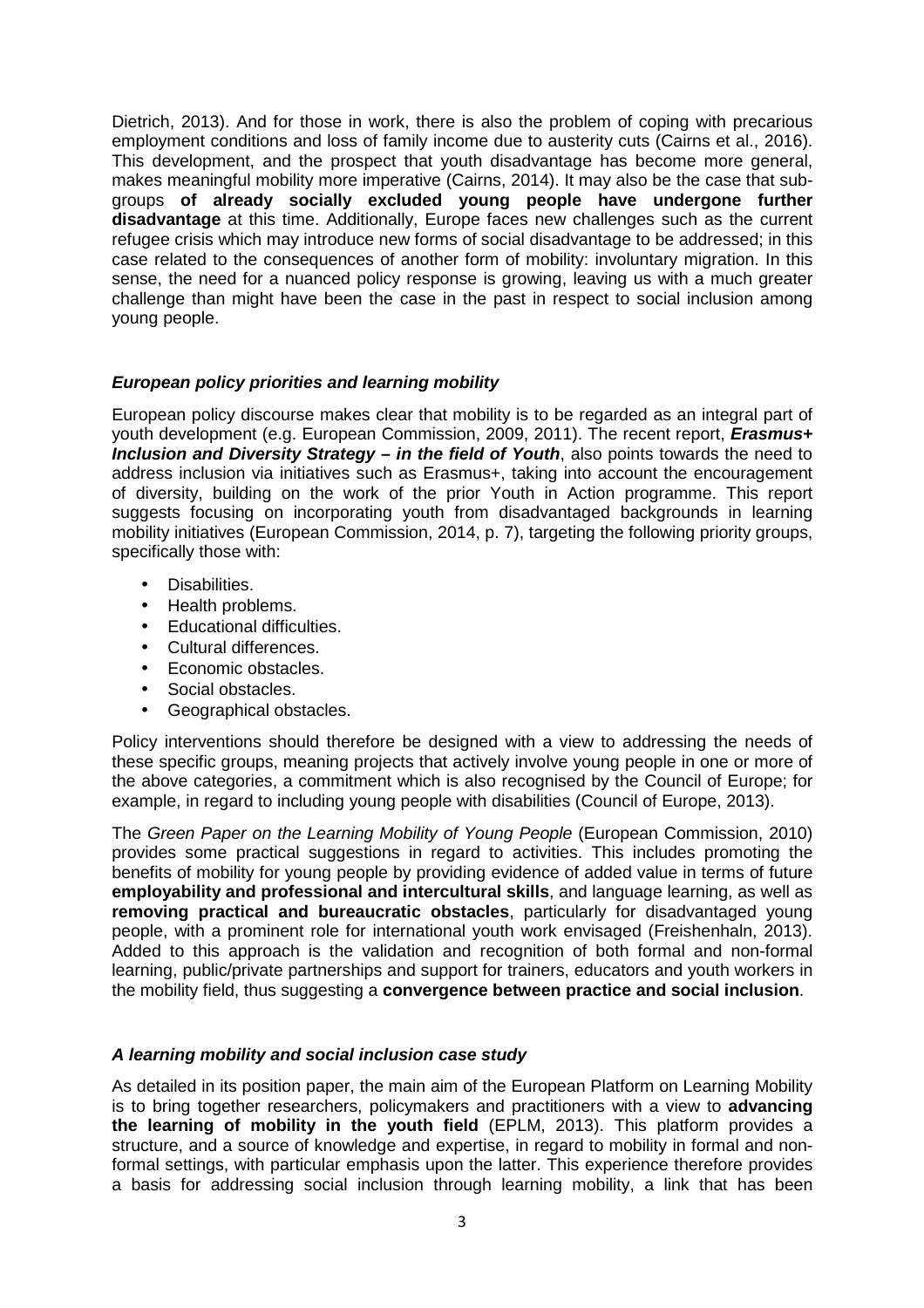explored in a recent empirical study conducted by **Research-based Analysis of 'Youth in Action'** (RAY), which explored the impact of participation in international youth projects on competences, behaviour and values (see Geudins, 2015).

This analysis emphasises **positive outcomes emerging from young people and youth workers engaging in non-formal learning** in programmes forming part of the 2007-2013 EU Youth in Action programme, covering research partners and national agencies from 20 different countries. That approximately one in four of participants in these programmes were classified as young people with fewer opportunities, facing one or more of the exclusion factors previously outlined, provides an opportunity to examine differences between those from different social backgrounds. It was found that the most beneficial influence of an international youth project for young people with fewer opportunities was increased **support for disadvantaged people and the fight against discrimination, intolerance and racism**, due perhaps to the social 'outsider' status of those at risk of exclusion. In regard to other significant advantages gained, statistical analysis showed that after participating in a project:

- 56% of those with fewer opportunities had an interest in European issues compared to 53% of those with more opportunities.
- 41% of those with fewer opportunities participate in societal and/or political life compared to 36% of those with more opportunities.
- 47% of those with fewer opportunities are more committed to work against discrimination compared to 36% of those with more opportunities.
- 47% of those with fewer opportunities support disadvantaged people compared to 36% of those with more opportunities.

Among the other findings of the analysis of data, collected from over 15,000 young people participating in Youth in Action, are that international mobility can:

- At a general level, contribute to personal and professional development, including **key competences** relating to labour market integration, social cohesion and active citizenship, as defined by the EC.
- Not only stimulate interest in European issues and participation in political life but also the desire to **develop foreign language skills**.
- Provide support **respect, tolerance and solidarity** with others, as well as a better appreciation of the European project.
- Help participants in exchanges **appreciate cultural diversity** and **boost selfconfidence**.
- Have a **more profound impact among young people with fewer opportunities** (three or more exclusion indicators) in respect to higher gains in competences, due perhaps to the lower starting point of the former group.
- Be of equal value to building social capital for those with fewer and more opportunities in regard to **making social connections** with people living in other countries.

The suggestion is that those who benefit most from international youth projects are those with fewer opportunities, implying a need to ensure that the needs of such young people are addressed in policies and included in programmes. This also implies that there can be a **higher return on investing in learning mobility when young people with fewer opportunities are included in programmes**.

Looking towards the future, social inclusion is not a static issue. Addressing exclusion through learning mobility already faces challenges relating to issues such as the social and economic instability generated by the financial crisis, particularly in the more geographically peripheral European nations, and the more recent arrival of substantial numbers of involuntary migrants from outside Europe. These groups contain young people who may be experiencing **different or more intense forms of social exclusion** compared to the current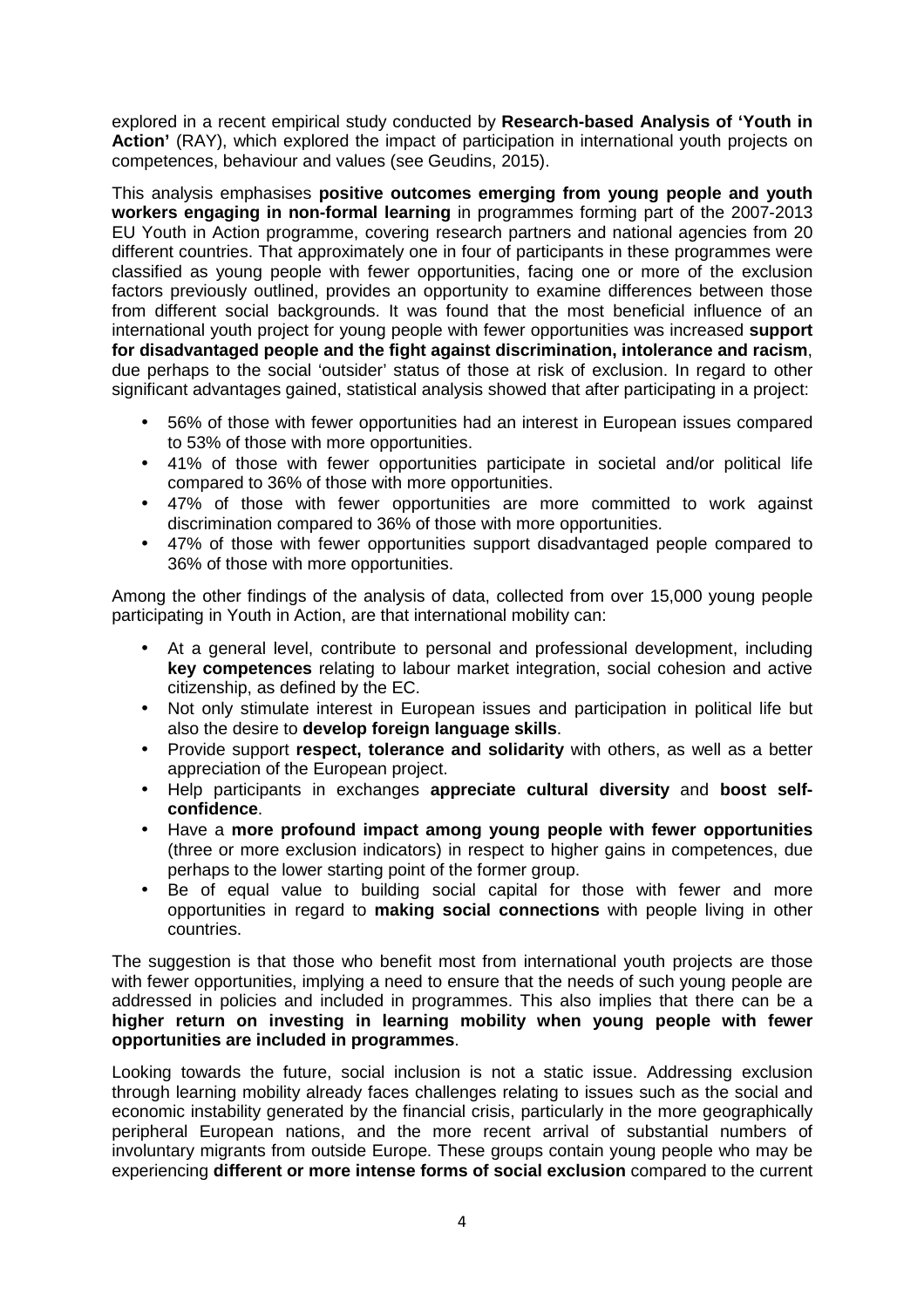priority areas as identified by European Policy, implying a need to be proactive though targeted new as well as existing inclusion needs.

## **Summary of main findings**

This paper has argued that social inclusion is an issue that needs to be recognised as a major risk factor in the lives of many young people across Europe, encompassing not only difficulties resulting from a lack of labour market integration but also issues relating to personal well-being and lack of integration into European society (Markovic et al., 2015). This is a significant challenge, and with a youth unemployment rate currently standing at 20.1% (Eurostat, 2015), we cannot afford to be complacent about strengthening young people's social competencies, given the need to connect them with the labour market. Furthermore, that **social inclusion may be multiplying and diversifying** due to factors such as the on-going economic crisis and new developments such as the sudden influx of large numbers of involuntary migrants, creates a heightened imperative to help youth become better equipped and more employable citizens.

In looking for a viable means of creating and sustaining youth social inclusion, involvement in transnational mobility initiatives of a non-formal nature provides a means of enhancing skills and capabilities. The case study cited in this paper demonstrates the value of programmes that constituted part of the Youth in Action initiative, showing that **the personal and professional profiles of participants can be enhanced through learning mobility**, with the **greatest gains in competencies among those with fewer opportunities**. These are valuable insights and if we wish to avoid a situation where large numbers of young people are potentially cut off from social integration in society at a considerable cost to themselves and their communities, we should seriously consider the potential of engaging such groups and individuals via non-formal learning platforms with proven impact, thus making use of existing resources and expertise to address new challenges.

## **References**

Aassve, A., Cottini, E., Vitali, A. (2013) 'Youth prospects in a time of economic recession', Demographic Research, 29, 36, 949-962.

Brooks, R. and Waters, J. (2011) Student Mobilities, Migration and the Internationalization of Higher Education. Basingstoke: Palgrave Macmillan.

Cairns, D. (2014) Youth Transitions, International Student Mobility and Spatial Reflexivity: Being Mobile? Basingstoke: Palgrave Macmillan.

Cairns, D. Alves, N. A., Alexandre, A. and Correia, A. (2016) Youth Unemployment and Job Precariousness: Political Participation in the Austerity Era. Basingstoke: Palgrave Macmillan.

Council of Europe (2013) Recommendation CM/Rec(2013)2 of the Committee of Ministers to member States on ensuring full inclusion of children and young persons with disabilities into society. **Accessed** Cotober 2013 at: https://wcd.coe.int/ViewDoc.jsp?Ref=CM/Rec(2013)2&Language=lanEnglish&Ver=original& BackColorInternet=C3C3C3&BackColorIntranet=EDB021&BackColorLogged=F5D383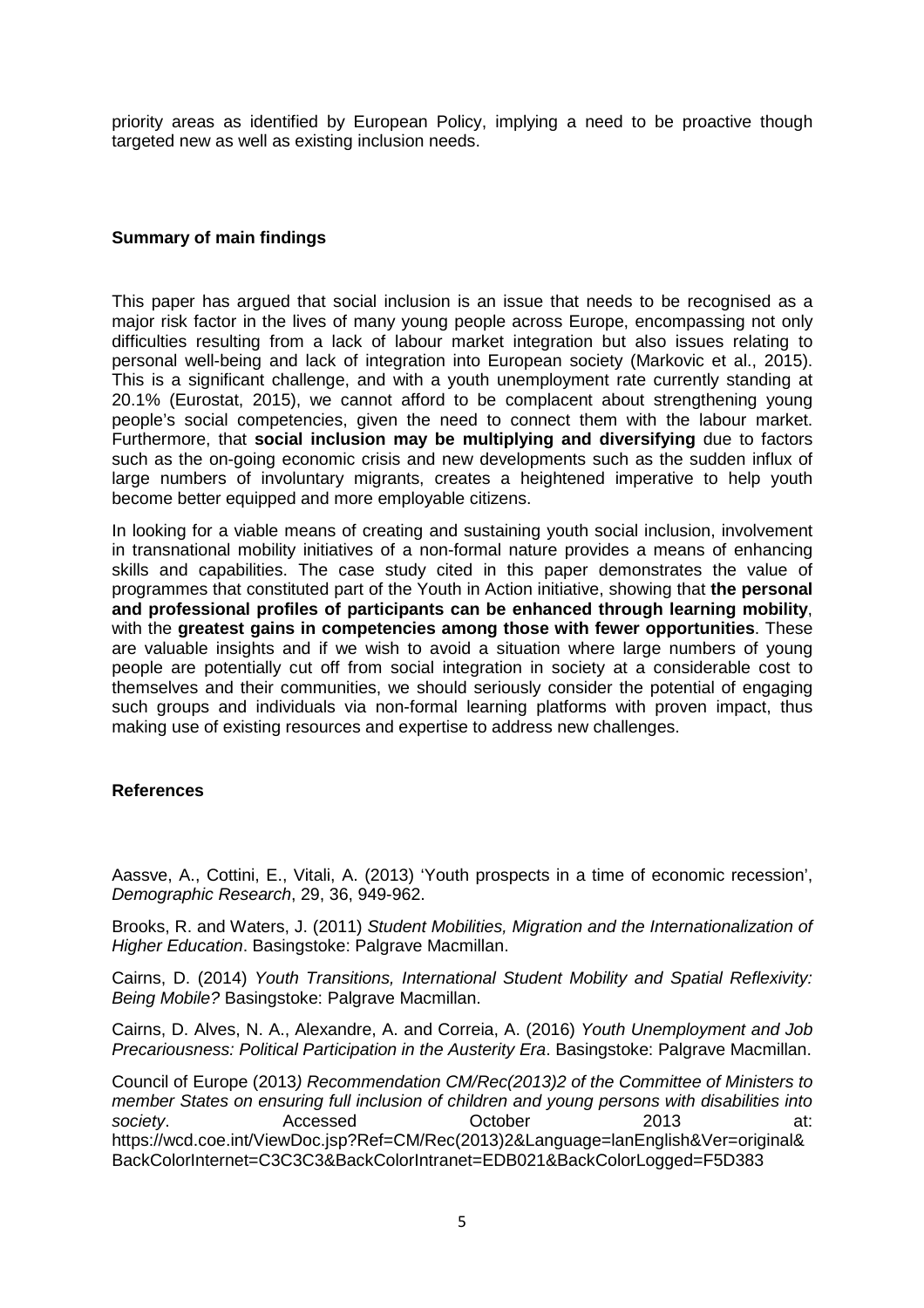Dietrich, H. (2013) 'Youth unemployment in the period 2001-2010 and the European crisis looking at the empirical evidence', Transfer: European Review of Labour and Research, 19, 3, 305-324.

European Commission (2009) Council Resolution of 27 November 2009 on a renewed framework for European cooperation in the youth field (2010-2018) (2009/C 311/01). Accessed October 2015 at: http://eurlex.europa.eu/LexUriServ/LexUriServ.do?uri=OJ:C:2009:311:0001:0011:EN:PDF

European Commission (2010) Youth on the Move. Results of the consultation on the Green Paper on the Learning Mobility of Young People. Accessed October 2015 at: http://pjpeu.coe.int/documents/1017981/1663184/Results+pconsult+green+paper+mobility\_en.pdf/c1 2dc56d-a0b5-40f9-81b3-0420255a1e54

European Commission (2011) Council Resolution of 28 June 2011 'Youth on the move' promoting the learning mobility of young people (2011/C 199/01). Accessed October 2015 at: http://eur-lex.europa.eu/legal-

content/EN/TXT/PDF/?uri=CELEX:32011H0707(01)&from=EN

European Commission (2014) Erasmus+ Inclusion and Diversity Strategy – in the field of Youth. Accessed October 2015 at: http://ec.europa.eu/youth/library/reports/inclusiondiversity-strategy\_en.pdf

European Commission (2015) Draft 2015 Joint Report of the Council and the Commission on the implementation of the Strategic framework for European cooperation in education and training (ET2020). Accessed October 2015 at: http://ec.europa.eu/education/documents/et-2020-draft-joint-report-408-2015\_en.pdf

European Platform on Learning Mobility (2013) Position Paper. Accessed October 2015 at: http://pjp-eu.coe.int/documents/1017981/8321545/EPLM+Position+Paper.pdf/83bad147- 8688-4357-ba1c-b55e165810e0

European Youth Work Convention (2015) Declaration of the  $2^{nd}$  European Youth Work Convention. Making a World of Difference. Accessed October 2015 at: http://www.eywc2015.eu/Portals/0/The%202nd%20European%20Youth%20Work%20Declar ation\_FINAL.pdf

Eurostat (2015) Youth Unemployment Rate. Accessed October 2015 at: http://ec.europa.eu/eurostat

Feyen, B. and Krzaklewska, E. (eds) (2013) The Erasmus Phenomenon – Symbol of a New European Generation? Frankfurt: Peter Lain.

Frieshenhahn, G. J. (2013) 'A comparative framework for youth mobility', in Friesenhahn, G. J., H. Schild, H.-G. Wicke and J. Balogh Learning mobility and non-formal learning in European contexts. Policies, approaches and examples, pp. 81-88. Strasbourg: Council of Europe Publishing.

Geudins, T. (2015) International Youth Projects Benefit Most Those with Fewer Opportunities. Paper presented at European Platform on Learning Mobility Bi-Annual Conference, Istanbul, October 2015.

Kovacheva, S. (2014) EU-CoE Youth Partnership Policy Sheet. Social Inclusion. Accessed October 2015 at: http://pjp-eu.coe.int/pt/web/youth-partnership/social-inclusion

Kristensen, S. (2013) 'Mobility as a pedagogical tool for young people with fewer opportunities', in Friesenhahn, G. J., H. Schild, H.-G. Wicke and J. Balogh Learning mobility and non-formal learning in European contexts. Policies, approaches and examples, pp. 97- 102. Strasbourg: Council of Europe Publishing.